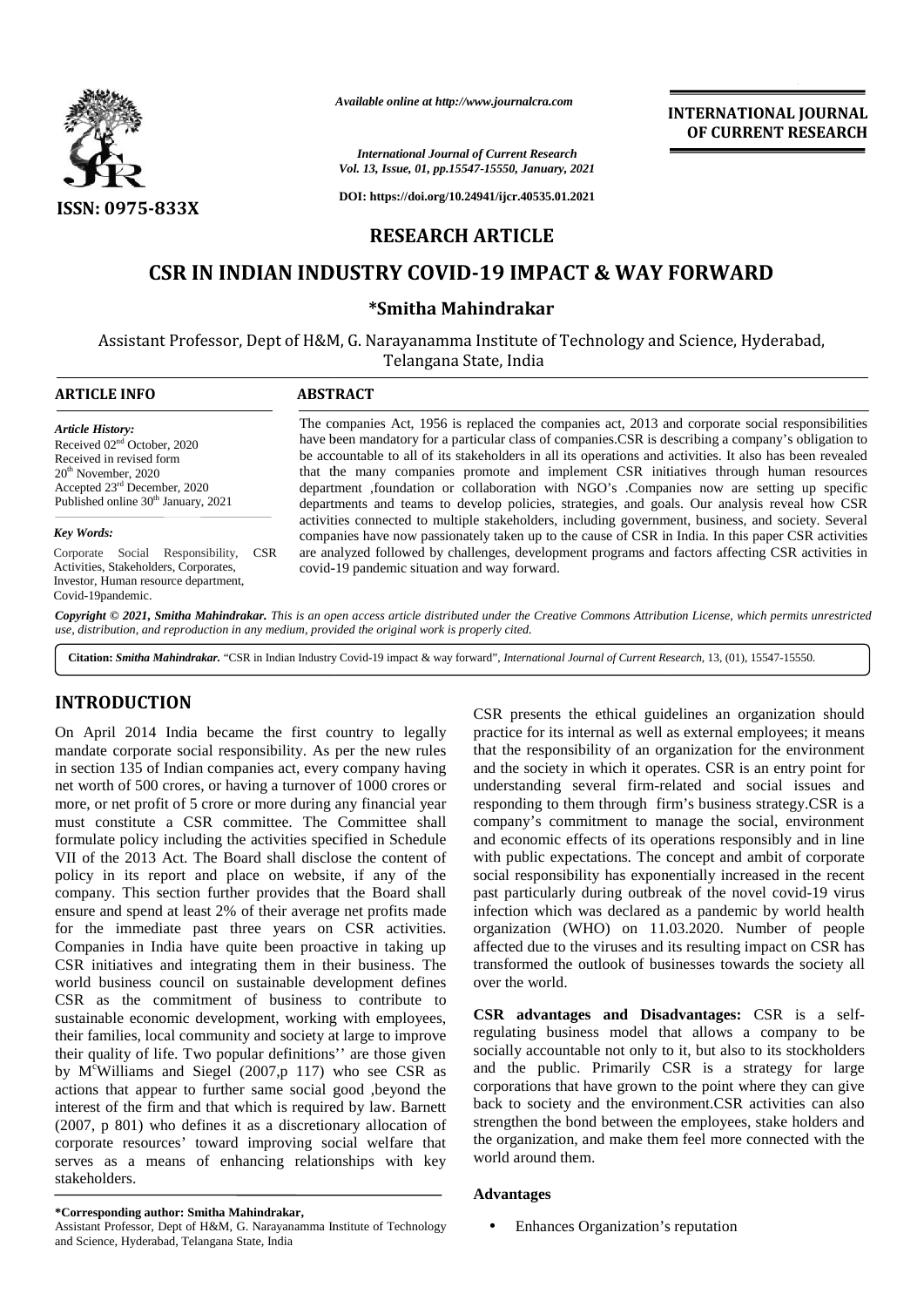- Bring Motivation among employees
- Improves profitability
- Builds customer loyalty , brand Value.
- Helps Advertising your brand

### **Disadvantages**

- Conflict in the profit-making objective
- Subject to greater scrutiny.
- Increased in the cost of production



**Fig. 1. Caroll's Pyramid Structure of CSR**

**CSR Scope & Activities:** The companies Act,2013 has introduced several provisions which would change the way Indian corporate do business and one such provision is spending on CSR activities. The 2013 Act provides that the company shall give preference to the local area and areas around it where it operates, Schedule VII of the 2013 Act lists out a few things that could be taken as a guiding force.

- 1. Promotion of education
- 2. Eradicating extreme hunger and poverty
- 3. Ensuring environment sustainability
- 4. Promoting gender equality and empowering women
- 5.Reducing child mortality and improving maternal health
- 6.Employability skills/Employment enhancing vocational skills
- 7. Supporting charitable organizations.

The Ministry of Corporate Affairs has issued the rules the way CSR Committee shall formulate and monitor the CSR Policy, manner of undertaking CSR activities, role of the Board of directors therein and format of disclosure of such activities in the Board's report. These rules were effective from 1st April 2014.

Also, the following important new activities have been included in Schedule VII:

- (a) Promoting preventive health care and sanitation and making available safe drinking water
- (b) Setting up homes and hostels for women and orphans; setting up old age homes, day care centers and such other facilities for senior citizens and measures for reducing inequalities faced by socially and economically backward groups
- (c) Ensuring ecological balance, protection of flora and fauna, animal-welfare, agro-forestry, conservation of

natural resources and maintaining quality of soil, air, and water

- (d) Livelihood enhancement projects
- (e) Protection of national heritage, art and culture including restoration of buildings and sites of historical importance and works of art setting up public libraries, promotion and development of traditional arts and handicrafts
- (f) Measures for the benefit of armed forces veterans, war widows and their dependents
- (g) Training to promote rural sports, nationally recognised sports, Paralympic- sports and Olympic sports
- (h) Contributions or funds provided to technology incubators located within academic institutions which are approved by the Central Government.
- (i) Rural development projects.

**CSR activities across Sectors:** CSR programs in India can be classified broadly under five sectors as below

**Health:** The CSR mandate in India has shown significant involvement in the sector post-2013, making it the second most preferred sector for involvement, next to education. Many companies organize a series of health camps to create health awareness and education on health on various issues such as vaccination, blood donation, water purification pills, and condom distribution etc. In Lanjigarh [Orissa] Vedanta aluminum ltd. Covers 53 villages with 32,000 inhabitants, providing free medicine, treatment and referral service their mobile units. Tata Group health initiatives foundation [TSFIF] has established ''lifeline express'' wheeled hospital has helped more than 50,000 patients in Jharkhand, Orissa and Chhattisgarh. Tata Steel project Maternal & Newborn Survival Initiative (MANSI) has been successful in reducing NMR by 61% since inception across Jharkhand, and Orissa. Reliance Industries has established H N Reliance Foundation Hospital and Research Centre in Mumbai benefiting more than 10000 patients every year. ONGC has established The National Cancer Institute in Nagpur is a 455-bed quaternary care oncology center. The center provides comprehensive cancer treatment, patient care and research through sustainable charity.

*Education:* Reliance Industries has been providing quality education through Reliance foundation schools, there are 13 foundation schools educating over 14,500 children annually. The Dhirubhai Ambani Scholarship (DAS) is aimed at promoting academic and leadership excellence and are awarded to meritorious students, so far DAS programme has provided financial support to 12,285 meritorious students to pursue graduation in any stream and institution of their choice. Almost half of the DAS scholars are girls, while one-fifth are specially- abled students. Aditya Birla group provided education to 62,000 children living near the plants byrunning 26 formal schools. Sail maintains approximately 138 schools in outlying areas of sail plants/units in the country where more than 80,000 children receive education. Wipro Earthian is the company's flagship CSR programme where Education meets Sustainability. It is India's biggest sustainability education CSR initiative. The year 2020 marks the 10th anniversary for this successful event. Santoor Women's Scholarship has been fostering girl child education in Andhra Pradesh, Telangana, and Karnataka. NTPC Utkarsh scholarship is given out to 7,300 students every year from the secondary school to the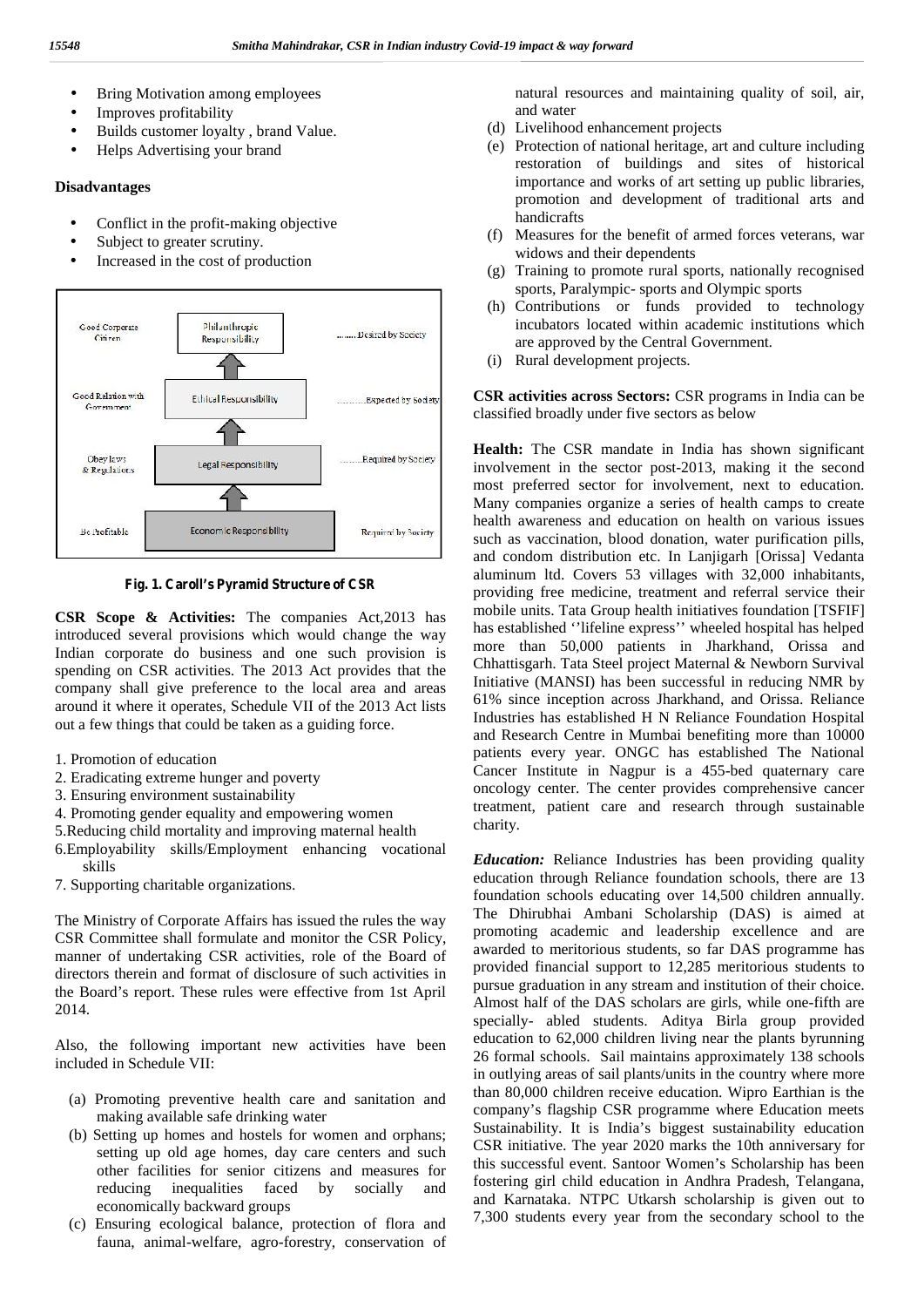engineering and medical college level. Mobile science labs ignite a passion for science in government school students.

*Livelihoods:* The Grameen-LAB's is a program implemented by Dr.Reddy 'foundation collaboration with rural development department GOI is to provide livelihood to around 35,000 youths in the rural India between the ages of 18-25 years in 7 states in India. Outcomes of livelihood support programs by Bharat petroleum show that SHG members are in the stable income group with INR 2,000 p.m. and members of the banana plantations and poultry are working to earn income of INR 7000-8000 p.a.

*Environment:* Towards sustainable development and management of natural resource, many companies have been working on tree plantation, watershed management, and waste management, wind firms etc for example, SAIL has planted13.5 million trees in and around the SAIL plants or mines till date. Watershed development Programmed by Ambuja cement ltd has covered 9,000 hectares in the last four years. sustainable water management continues to lead the priority list of coca- cola India inc. so far, the company water initiatives have improved the lives of more than 1,40,000 people and raise awareness on the essential importance of water conservation among the millions of people.

*Infrastructure:* Welfare Lupin Human welfare and research foundation initiated the scheme ''Apna Gaon Apna Kam ''. This scheme covered 38,000 villages in Rajasthan and almost all areas have the school buildings, potable water, ponds, connecting roads, community centers, and electricity. SAIL has participated in the construction and repair of 33 km of pucca roads per year, providing nearly two Lakh people in 435 villages to access to the modern infrastructure each year.

*CSR activities by TOP 10 Indian Organizations:* **ONGC** CSR projects focus on higher education, grants of scholarship and aid to construct schools, etc, with around 600 crores CSR activities budget for year 2019-2020 it has contributed across several sectors, like setting up of E-class in various Kendriya Vidyalaya schools. ONGC Multispecialty Hospitals, Skill Development for Women, Reviving the Ancient River Saraswati - Deep water wells were drilled to ensure drinking water and irrigation water for the 10 villages of Haryana State. HDFC Bank Ltd has taken successful CSR activities with 535 Cr budget for 2019-2020, with imprints in Rural development, Poverty Alleviation & Promoting health, and Sanitization. Taken projects initiatives such as ZIIEI (Zero Investment Innovation for Education Initiative), 'Teaching The Teacher' programme (3T) to achieve the goals in Education, Employability and Livelihoods Enhancement sectors and Under Parivartan, the Bank has provided on-farm training to upskill farmers as well as placement linked training.

*Indian Oil Corporation Ltd (IOCL)* Undertake CSR programme' s under its Indian Oil foundation to promote education, improving living conditions and employability. Some of the ongoing initiatives are Skill Development Institute, Bhubaneshwar (SDI-B),Promoting education and developing infrastructure of Kendriya Vidyalaya Schools. Strengthening 'Industry-Academia' partnership, Indian Oil collaborated with the Institute of Chemical Technology (ICT) Mumbai to set up the ICT-IOC Campus at Bhubaneswar to promote employability. LPG connections were released to

about 5.33 lakh families under Pradhan Mantri Ujjwala Yojana (PMUY). The Budget spent for 2019-2020 is 543 Cr.

*Reliance industries* has spent around 1000 Cr for CSR activities in 2019-2020. Reliance Industries Limited (RIL), through Reliance Foundation, has significantly contributed to and made measurable progress toward its vision. Project named "Project-Drishti" to bring back the eyesight of visually challenged Indians from the economically weaker sections of society.

*Mahindra & Mahindra* has spent around 226 Cr as CSR budget for 2019-2020 and have taken initiatives across education and other sectors through its KC Mahindra Education Trust (KCMET). Project Hariyali is to improve green cover and livelihood of farmers, also launched unique kind of ESOP'S-employee social option in order to involve employees into social activities.

*Tata Consultancy Services:* have spent around 600 Cr through TCS foundation, Lion's share of its budget was spent on Health Care, Sanitization, & Disaster Relief initiatives.

**Infosys** activity primarily includes Promoting Education and Healthcare, having 359 Cr as budget for 2019-2020, spending across Solar Infrastructure and devolving infrastructure for Bangalore Metro.

**Wipro,** its CSR wing, Wipro Cares is a not-for-profit trust that engages with underprivileged community in proximity across education, primary healthcare, and ecology. Takes initiatives to women empowerment and girl child education and has a budget of 180 Cr for 2019-2020.

**ITC** major focuses on raising agricultural productivity and helping the rural economy to be more socially inclusive, with a budget of 356 Cr for 2019-2020.

**Maruti Suzuki** taking the initiatives such that to preserving the environment, Traffic Safety Management Systems TSMS, Road Safety Awareness and Partnered with Zydus Hospitals in health initiatives and has spent around 160 Cr towards the CSR activities.

**CSR Challenges to Corporates:** Most of the research studies and reports till July 2019, indicated that India's total CSR spend reached INR 50000 crore in FY 18-19 while the data reported by the Ministry of Corporate Affairs indicate that the total prescribed CSR fund has crossed INR 100,000 Crore (INR 10,00,000 million) in FY 18-19. In an average 36% companies, falling under the ambit of the mandatory CSR, did not report any data on CSR. There are several challenges in front of these corporates to comply with the CSR mandate, let us review few challenges as below.

*Effective CSR missions:* Developing effective CSR programs and able to unify all departments to commit to single CSR mission statement is a big challenge for Corporate. What makes sense to one department might not make sense to other departments. Similarly bridging the gap between Corporate goals and employee enthusiasm is equally important. Strong CSR programs will have strong employee engagement resulting the success of the CSR mission.

*Transparency:* Though most of the corporates are willing to do CSR activities, lack of sufficient infrastructure & expertise in a specific sector, forces them to depend on some local